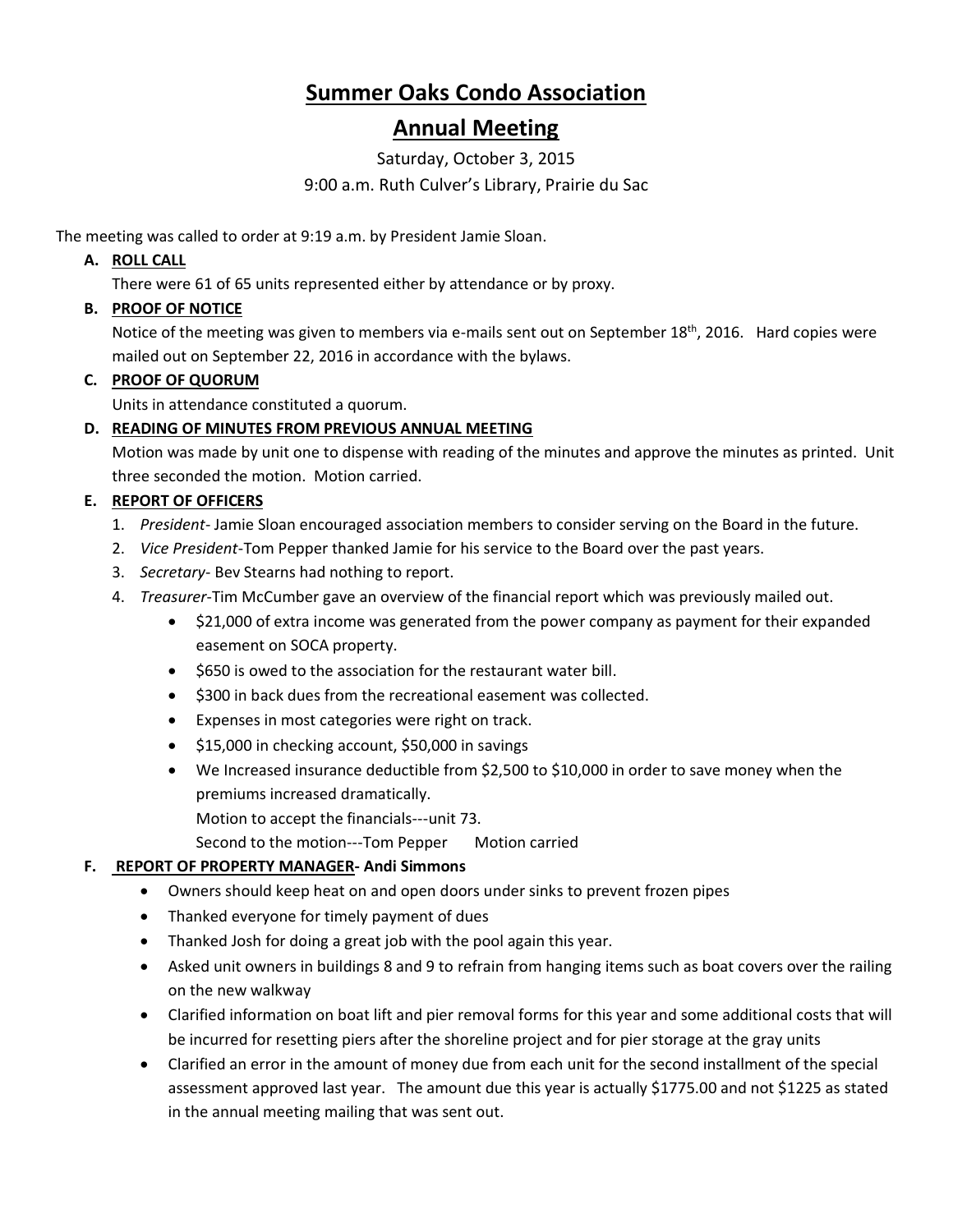#### **G. REPORT OF COMMITTEES**

- *1. Boardwalk/Stairs Replacement*
	- Rationale for replacement of wood walkway behind buildings 8 and 9 with aluminum stairs as a costsaving measure.
	- Rationale for removing north set of stairs rather than continue to repair and maintain them over the years
	- Outline of the process followed by the board in making these decisions
	- Discussion of communication issues that arose due to the projects at buildings 8 and 9 and ways to remedy this in the future

#### *2. Grounds Committee- Russ Krella*

- a. Projects Completed
	- Conversion of lights around the property to LED for saving energy and money
	- Shoreline erosion control project complete behind the gray units
- b. Shoreline Project Update- the second phase in the bay will be done this winter in much the same way as the shoreline near buildings 8 and 9. Russ gave an overview of the project and answered questions. Some of the specifics of the project are still to be determined.
- c. Pool Issues-The pool might close for a variety of reasons including bad weather. It is important that members be respectful of these closures and remain out of the pool due to liability and safety concerns. In the future, signs will be posted on the gate when the pool is closed.
- d. Upcoming Projects-
	- Buildings 8 and 9 will need to be resided in the future due to rotting wood. Some repair work was done temporarily, but this will need to be addressed more completely within the next five years.
	- Restoration of electrical service to boat piers behind buildings 8 and 9 at a cost of \$6,888.00. A motion was made to put the installation of electric for buildings 8 and 9 to a vote of the membership.
	- The boardwalk behind building one will need to be addressed in the near future. We would like to replace the wood with a retaining wall and a sidewalk. This is likely to be a costly project.

#### **H. UNFINISHED BUSINESS**

#### **I. NEW BUSINESS**

- 1. *Merrimac Water Project* Tim gave an overview of the latest developments in the Merrimac municipal water project through the Army Corp of Engineers. There are many processes which must still take place before the project is a reality. Tim estimated is that it will likely be four or five years down the road.
- 2. *Election of Board of Directors*-There are two board members whose terms are up and who have agreed to run again. They are Tom Pepper and Geary Foltman. Additionally, Stan Celner has agreed to run for the Board of Directors. Larry Main was also nominated to run for the board. He accepted the nomination. SOCA members were instructed to vote for three of the four eligible candidates. The meeting was recessed for ten minutes to allow for the voting. The votes were counted by Property Member Andi Simmons. New board members are: Tom Pepper, Geary Foltman, and Stan Celner.

#### **J. APPROVAL OF BUDGET- Tim McCumber**

Tim went over the proposed budget with the membership and clarified some of the proposed expenses. Motion was made by Tom Pepper to accept the budget as presented. Brian Schiable seconded the motion. Discussion took place. The motion carried.